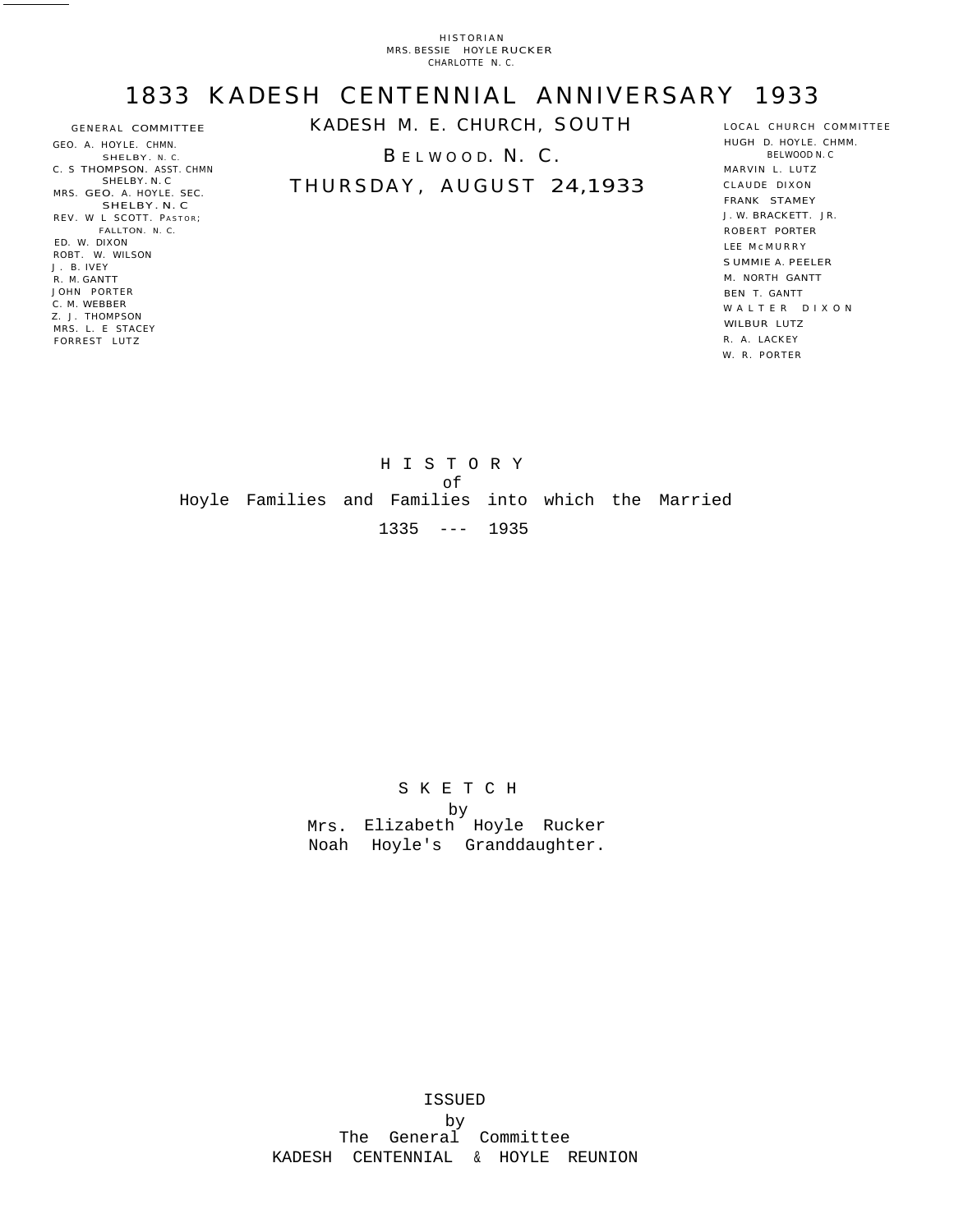## THE HOYLES AND FAMILIES INTO WHICH THEY MARRIED (1335-1933)

Why We Came to America and How We Have Scattered "Love is a driving force and by this force have I been driven."

Nothing could give me more pleasure than to write this sketch for you of my dear father's family and to pass on to the young people the aspirations, the hopes, the desires, and the ambitions of our family. There is no trait more commendable than appreciation of one's ancestors.

The name Heil means greetings, success, happiness. In 1335 we find the Heil (HEYL) family in Bavaria. Ritter Beringer Heilo led many of the battles at that time, fighting under Louis V, Emperor of Bavaria. The record of Ritter Hey1 (Ritter is the German for knight) is incomplete. For about 200 years, the history is nothing more than a record of battles, with only one interesting incident. Knight Beringer Heil captured Margrave Ludwig and held him for a ransom. Margrave (which is equivalent to marquis in France) Ludwig, to gain his freedom, gave to Beringer Heil the city of Beisenthal and its revenue with the consent of the Emperor. The revenue of the city went to the Heils for many years. We next, in 1560, find two brothers in Spandaunear Berlin, George Hoyle of Jurgen Heyl, from whom we descend, and his brother, Peter Heil, who went to Wiesbaden near the Palatinate which had the famous university city of Heidelburg as its capital.

Martin Luther, from 1512, when he began his great Reformation, till his death in 1546 , made a wonderfully great impression on the Germans as well as on other peoples of Europe. Our family became Protestants. After Luther's controversies with Zwingli of Switzerland, my impression is that our family went to the German Reformed Church; we know they were Protestants.

Charlemagne, b. 742 d.814, ruled all of Western Europe, including what is to-day Germany, Holland, Belgium, France, Spain, Italy and Switzerland. He divided this colossal empire among his three sons, and the one who inherited what is now France did not have his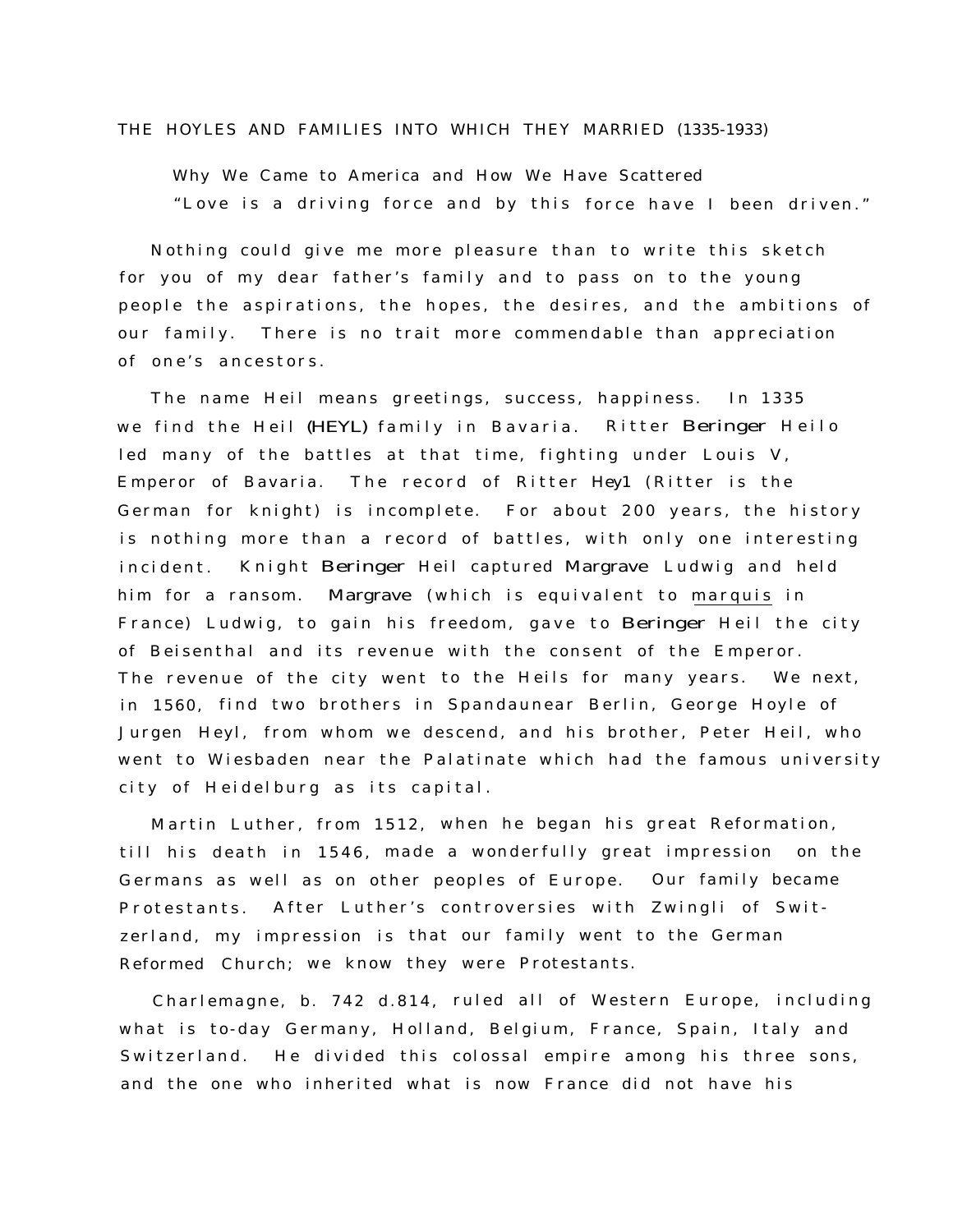territory any where near the Rhine River. Two of his sons died; the third, Louis the Pious, could not hold the great empire together, and it was broken up into small kingdoms along the river Rhine; but France had none of this Rhine territory.

Henry IV of Navarre who became King of France was a Protestant and married Margaret (a Catholic) the daughter of Catherine de Medici-- you all remember the horrible massacre of St. Bartholomew's Day. Henry IV appointed two cities, Rochelle and Nantes, to which the Protestants left France and went into the Protestant Palatinate. For this reason Louis XIII of France fought the Prince of the Palatinate, intermittently for thirty years from 1618-1648, doing much harm and driving some of the people away, but not devastating the country.

When Louis the XIV became King of France with the incompetuosity of youth and his native cruelty, he revoked the edict of Nantes in 1685, and when the persecuted French fled--there were many of the m (1,500,OOO) and they were the finest artisans of France- many of them went into the Protestant Palatinate where the ancestors of Peter Heyl lived. (Pioneer Peter, at this time had not yet been born.) Louis XIV went into the Palatinate, drove everybody out, and burned, at one time, nineteen towns. This was in 1689 and took this territory from the Germans, but would not keep it.

Adam Heyl, the great-gradnson of George I of Berlin, (George, Michael, George, Adam.), left his family in Berlin in Massare, near the northern boundary of the Palatinate. These German Heyls during the years have gone back to Wiesbaden, and to-day no less than twenty Heyl families are in the telephone directory there. They are prominent people; one Mr. Heyl has written a history used in their schools and another was so dear to the people of the city that when he died a monument was erected by public subscription in his memory. If you go to Wiesbaden you will find this life-sized marble statue in the largest park of this famous spa.

However, in 1689 these Heyls fled from Louis XIV, going wherever they could, carrying whatever they could; and the tradition is that every Hey1 man filled his pockets with walnuts from a magnificent walnut grove on the estate. The inference is they were not in a city , but in the vicinity of Wiesbaden.

(2)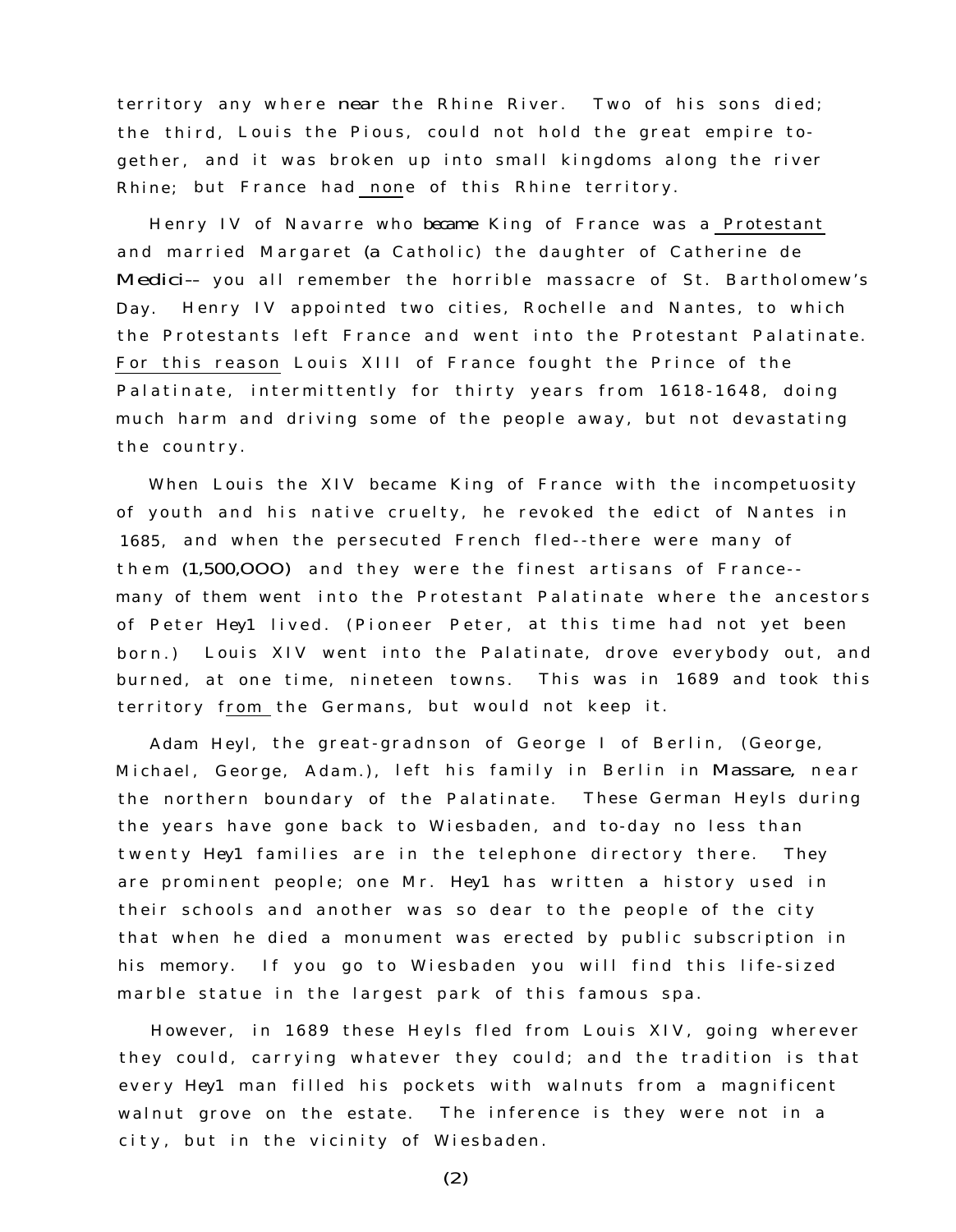I am quoting: "The Palatinate in southwestern Germany was a province ruled over by a Prince having certain royal prerogatives and called a Count Palatine. He was one of the seven electors who elected the German ruler. This prince as lord of his domain, exercised power, held imperial prestige, and reigned in surroundings of regal splendor. Lying just west of the Rhine between Mainz and Karlsruhe it is one of the choicest, richest and most fertile realms in all Europe. It was then, and has ever since been, the coveted pearl of great price in that undulating borderland between France and Germany. Old Heidelburg was the abode of proud Princes and Princes' sons." Do not forget that France devastated it in 1689 and drove our Heyl family and many other German families, the Costners, the Shufords, the Rhynes, the Rheinhardts, the Fridays and Ramsauers, broken hearted, from their homes. Some of the families crossed the Rhine into northern Germany, some went into Holland, some into Belgium, and some later into England, and some of them later returning to Wiesbaden on to the Palatinate itself under another name. The French though they destroyed did not hold this territory which today is partly in Bavaria and partly in Hessen. Not till 1807 when Napoleon defeated the King of Prussia and took this territory and held it till William I and Bismarck went all the way to Paris and took it back in 1871 and Paris crowned William I, King of Prussia -- Emperor of German Empire.

Alsace and Lorraine has always been German except for short periods and from 1807-1871. After the World War in 1918 in order to cripple Germany it was given to France. All newspapers are printed in French and German. German is the language.

In 1666 when London had her "Great Fire" and \$50,000,000 of property was destroyed, even the outlines of the lots were obliterated and 13,000 homes were ruined, --Charles II, England's Merry Monarch, appointed three men to reestablish the boundary lines and re-seat the people as best they could. One of these three men was a Hoyle; he probably had left the Palatinate during the Thirty Years War with Louis XIII from 1618-1648. He must have been well known even though a German, intelligent, educated, probably knew something of surveying, had good judgment and, more than anything else, was a man to be trusted.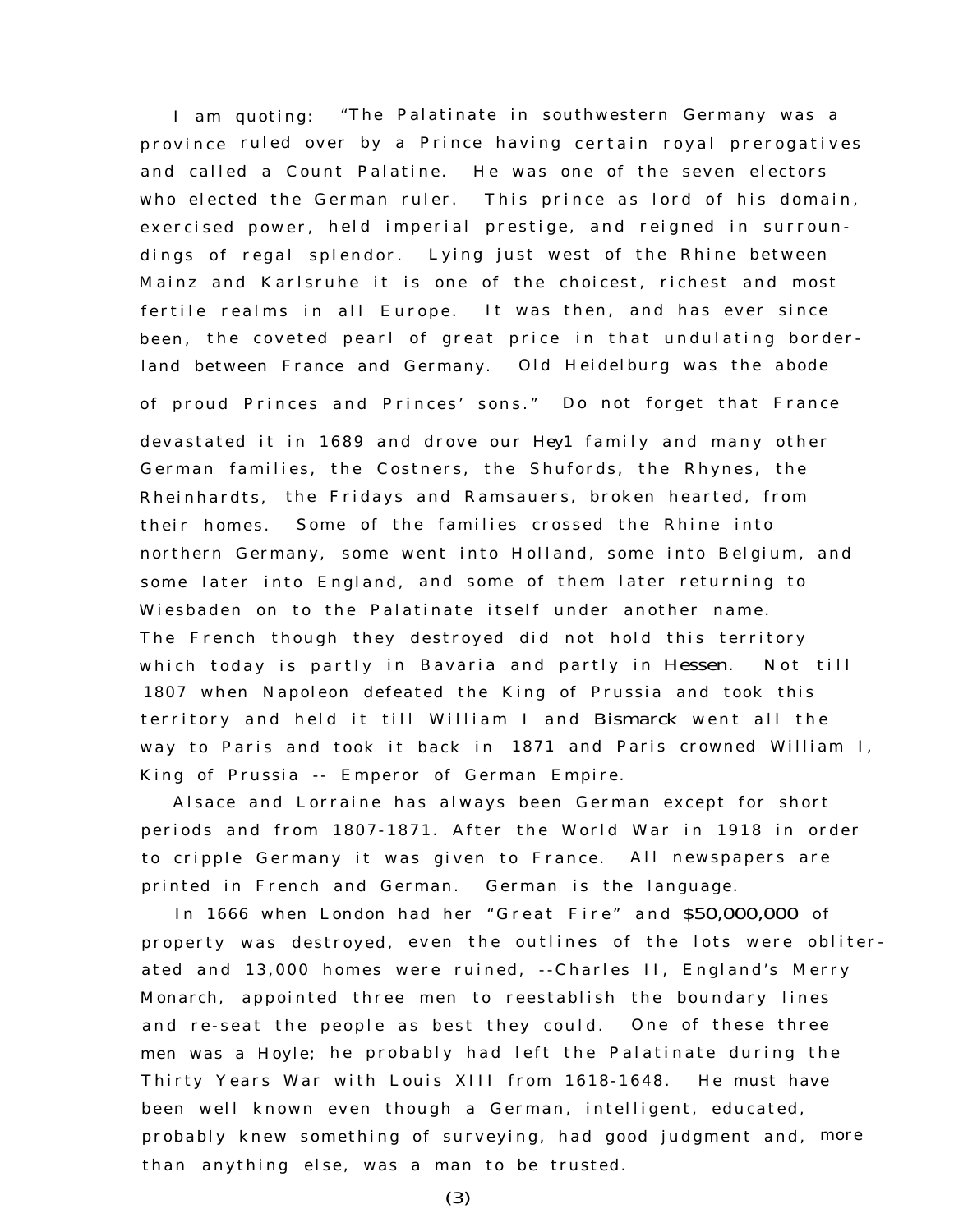Jurgen Hey1 I or George Hoyle, our "stammvater", was born at Spandau (Sphandow) about 1560 and was married in St. Nicholas Church on September 21, 1597. I have here a picture of that church; I got it recently. A German living in Charlotte (Mr . Willmann of Brandenburg, Germany), knowing our history, got a postcard picture of the church when in Berlin and brought it to Mr. A.S. Rhine, who is Barbara Hoyle's grandson. I said, "How could it be? It has been 336 years!" Mr. Rhine replied, "This old knife of mine has had two new handles and three new blades." All buildings in Europe are stone.

About 1708 we find these wandering exiles still wandering and some of them went up the Thames River to London; Queen Anne had tents pitched for them at St. Catherine's on the right bank of the Thames as you go toward London from the English Channel.

Queen Anne, who came to the English throne in 1702, was not only a Protestant, but was a cousin to the Count Palatine; and she was most lovely to these refugees. She not only took care of them, but had lists made of them as they arrived and these lists are still preserved in the British Museum. Since our last reunion I have written to the Curator of the museum and he sent me the names of three young ladies who keep these files. I wrote to the first one on the list and she answered me that she would go through these files for me for \$5.00. If the depression had not "depressed" me so I should have some interesting data for you for I believe that Pioneer Peter married in England for his wife's name, Catherine Dales, sounds very English to me. Queen Anne offered these refugees, at first, free transportation to America and the privilege of taking up land at a shilling an acre. There may have been some selfishness in Queen Anne's goodness, for she said: (Watch ne adjectives.) "I want as colonists in my American lands these sober, thrifty, industrious, honest, honorable, intelligent, land-loving, God-fearing German people;" who can wonder that Peter Costner and Martin Shuford and other German people fought with the Tories under Lord Cornwallis? The English Colonists along the Atlantic Coast demanded the rights of the Englishman's Magna C -- "No taxation without representat ion" -- what did these German Palatines know of the Magna Charta

(4)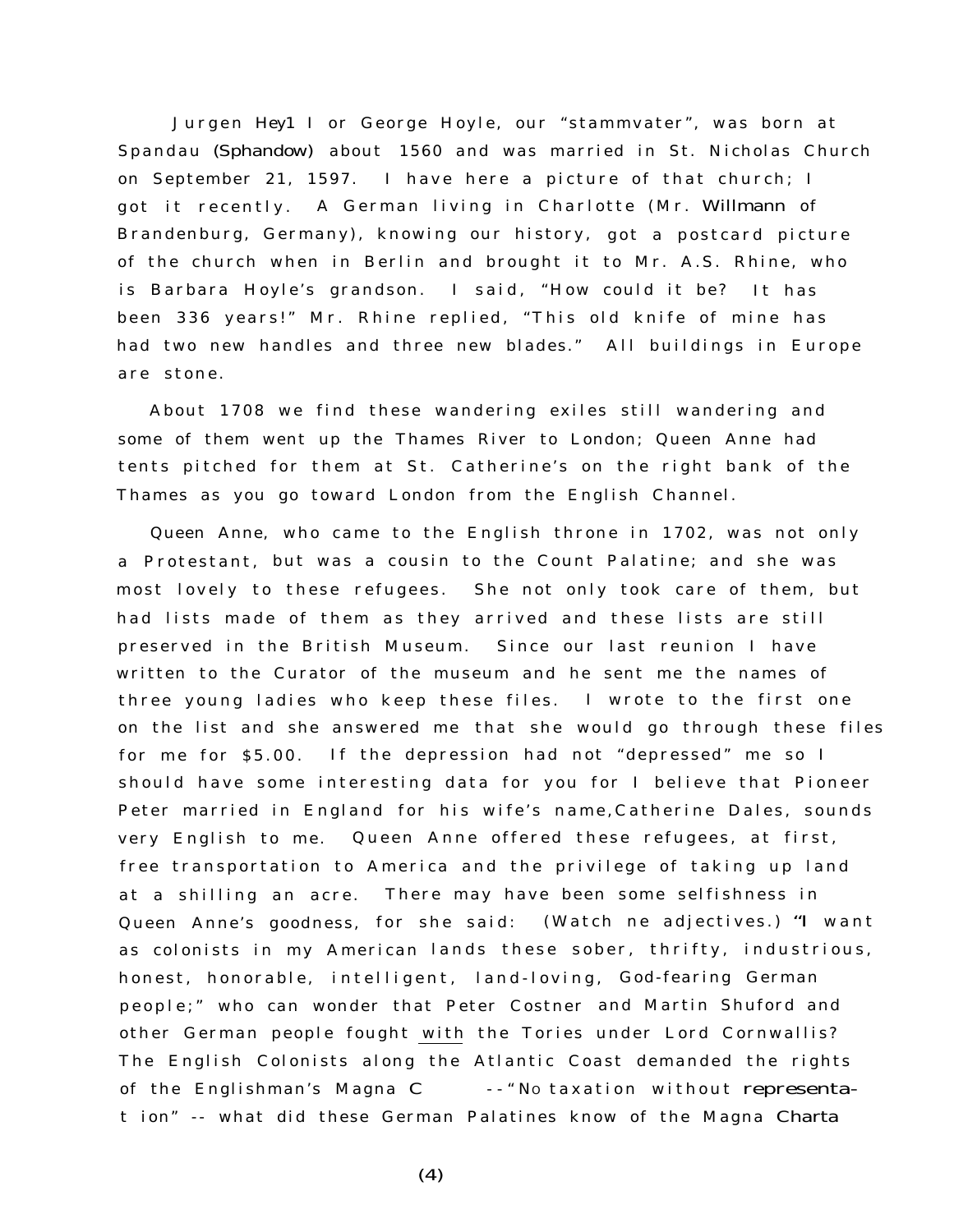wrested from John Lackland, King of England, (brother of Richard the Lion Hearted) at Runnymede, in 1215? They knew nothing, cared nothing, but they did know that Queen Anne had been very good to them and also that George I and George II had been kind. The wonder to me is that any of them were Whigs!

The beautiful Scottish Flora McDonald and her husband, Allen McDonald having fought a losing battle for Bonnie Prince Charlie, fled after the battle of Culloden Moor and came to eastern Carolina. Because she thought that there might be a few drops of Stewart blood in the heart of George III of England, she fought valiantly with the Tories. It took much more courage and bravery to fight your brothers and cousins as Peter Costner and Martin Shuford did than to fight rank strangers as Flora McDonald fought. However, North Carolina has named a college for Flora McDonald, and the king of England a few years ago sent a representative to a commencement there to pay tribute to her memory!

I do not know where Adam Hey1 (Hoyle) was from 1689 to 1738-in England I think. They may have stayed in or near Wiesbaden but on September 11, 1738, when the ship Robert and Alice of Dublin, sailing from Rotterdam by way of Dover, England, with Walter Goodman, Commander, steamed in Philadelphia, Pa., off came Peter Heyl, his wife Catherine Dales Heyl, and three small children, landing in the U.S.A.! Crossing the ocean was quite a venture then, but this couple was young and they were brave. Peter Hey1 immediately took the oath of allegiance to George II, King of England, and became an American subject on September 11 1738. Peter Hoyle stayed in Lancaster or Bucks County in Pennsylvania two years, then went to Frederick, Maryland; but finding the better land taken, for it was now 1747 , he started south through the Shenandoah Valley of Virginia and did not stop till he came to Dallas, N.C., in what is now Gaston County. His was the first grant of land registered at the court house in Lincolnton, in 1753, I think. He took up hundreds of acres. Along Hoyle Creek on this old Peter Hoyle place there is one tract of fine bottom land of 75 acres without a stump! I found this summer (1933) that Peter Hoyle's younger brother, George Hoyle, came to America six years before our Pioneer came.

(5)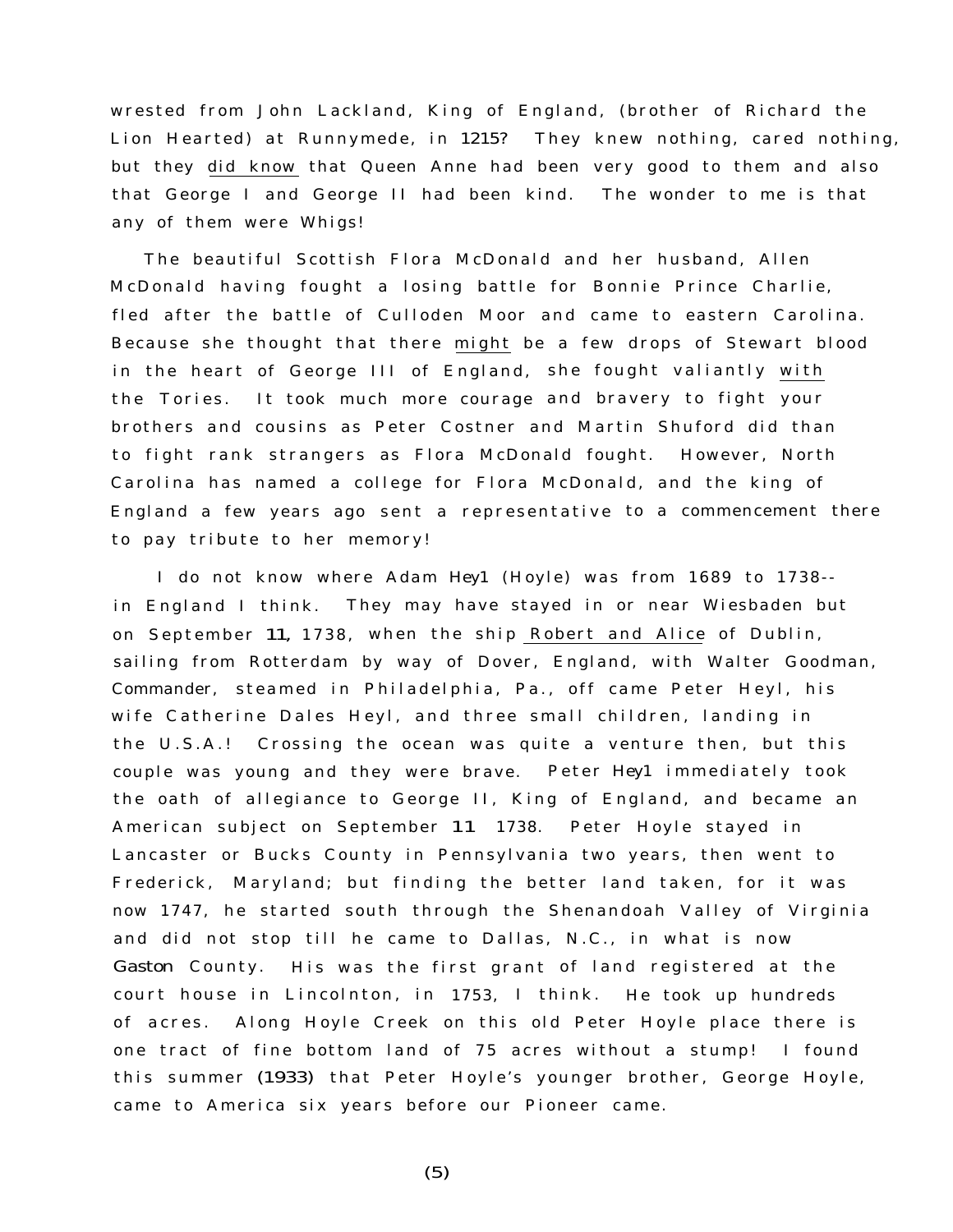Queen Anne was right about this Hoyle family. They are sober, thrifty, industrious, honest, honorable, intelligent, land-loving and a God-fearing family. So far as I have been able to find out every man owns his home; he may get it on the installment plan, but he does not pay rent. Most of us are farmers. In former days if a Hoyle said he would do a thing it did not need to be written, and I think that is still true; and the deciding question in regard to a job is, "Is it honest?" And this Centennial today attests the fact that we still strive to serve God. We are a stubborn set and when we get "set" we are set, but thanks to the training and environment of our ancestors we "get set" in the better things; and everywhere our family is found they are church-going people and their names are on the lists of church officials. May this continue.

Our family has always stood for education, making cheerfully any sacrifice necessary. It was not an unusual thing in my father's family for us to go without meats that we might buy books. In this crowd today the percentage of college men and women will compare<br>favorably with any family in North Carolina. What we could not get, we are striving to give to our children and every college student of our family should study German.

Pioneer Peter Hoyle died November I, 1781 intestate, his many acres going to the oldest living son, Jacob. (I am under the impression that Peter's son, Andrew Hoyle, who went back to Maryland and has not been traced in our Hoyle book, was the oldest but had died.) Jacob Hoyle, Peter's oldest living son, also died intestate, very soon after the death of his father, pioneer Peter; and Peter's property went to Jacob's oldest son, Martin Hoyle I. By the English law under which we then lived, Martin, the oldest son's oldest son, had a perfect right to his grandfather's entire estate; however, Martin called together his uncles and divided his grandfather's property , taking his father Jacob's one-fourth and dividing that among his sisters. (The women of that day got no land; they got feather beds, washpots, cows, horses, and money.) You can find this data for yourselves in the old records on Lincolnton. This unusual man, Martin Hoyle, was the parent-stem of

(6)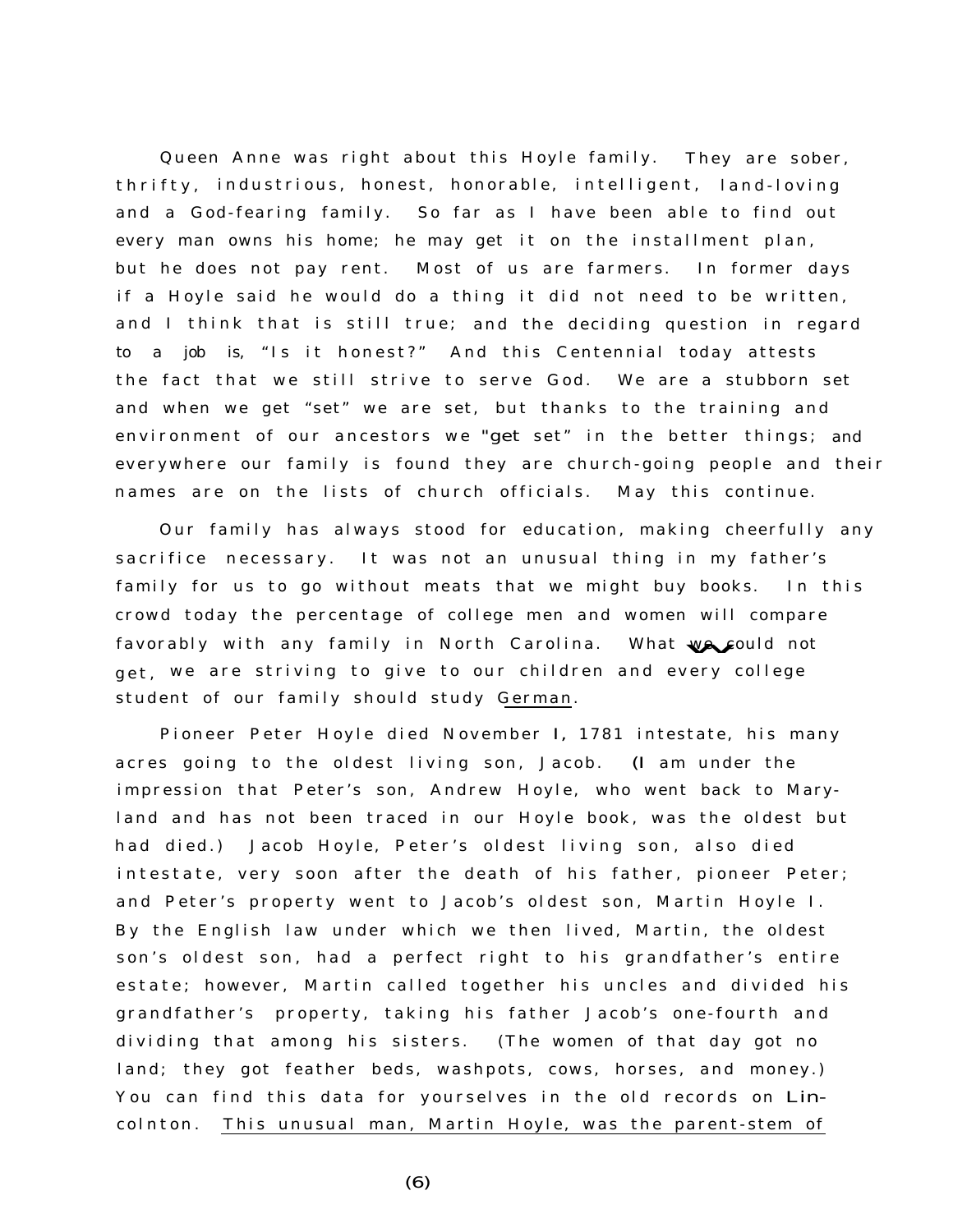## the Lincolnton line of Hoyles!

Pioneer Peter Hoyle's son, Andrew Hoyle, who went back to Maryland, was a sergeant in the Revolutionary War. Peter's daughter, Catherine Hoyle, married Bostian Bess and is the greatgreat-grandmother of Mrs. Beard of Belmont, N.C. and Washington, D.C., and also of Mr. A.C. Lineberger, a cultured Christian gentleman (a great, good man> and wealthy manufacturer of Belmont. Mr. Lineberger married Miss Martha Jane Hipp. Peter's daughter, Elizabeth Hoyle, married George Hovis, Sr., and is the ancestor of a large family. Z.A. Hovis of Charlotte is one representative. Peter's daughter Susan Hoyle married Peter Wilfong. Of this interesting German family I have no data. Peter's daughter, Mary Hoyle, married Henry Wittenbough. They moved to Blount County, Tennessee. Later they moved to Illinois and one of their sons has gone to Wayne County, Missouri.

Pioneer Peter's son, Michael Hoyle, who married Margaret Delinger, had a son called "Politician Peter", who married Elizabeth Carpenter. "Politician Peter" was in the House of Representatives 1802-1817 and in the Senate in 1819. They had several children. Their daughter Fannie Hoyle, married Rev. Ambrose Henkel; Fannie's sister Catherine Hoyle, married Rev. Ambrose Henkel's brother, Rev. David Henkel. "The Henkel family was famous for its great number of Lutheran ministers. Their father was Rev. Paul Henkel and he was the son of Jacob Henkel and he in turn was the son of Justus Henkel, the son of Rev. Gerhardt Henkel who was a German Court preacher. Rev. Gerhardt Henkel was a descendant of Count Henkel of Poeltzig who was instrumental in sending the Great Muhlenburg to America. Count Henkel was a descendant of Johann Henke., D.D.,L.L.D., born in Leutschau, Hungary, and was Father Confessor of Queen Marie of Austria about 1530" -- before they became Protestants. This shows what they gave up to become Protestants.

Catherine Hoyle Henkel's son, Rev. Socrates Henkel, was a very prominent Lutheran minister of Tenn. Synod, and, due to his ability and position, was an important factor in his church. He was editor of the Lutheran Church paper--a great scholar and writer. His brother Rev. Polycarp Henkel was also a very learned and capable minister

(7)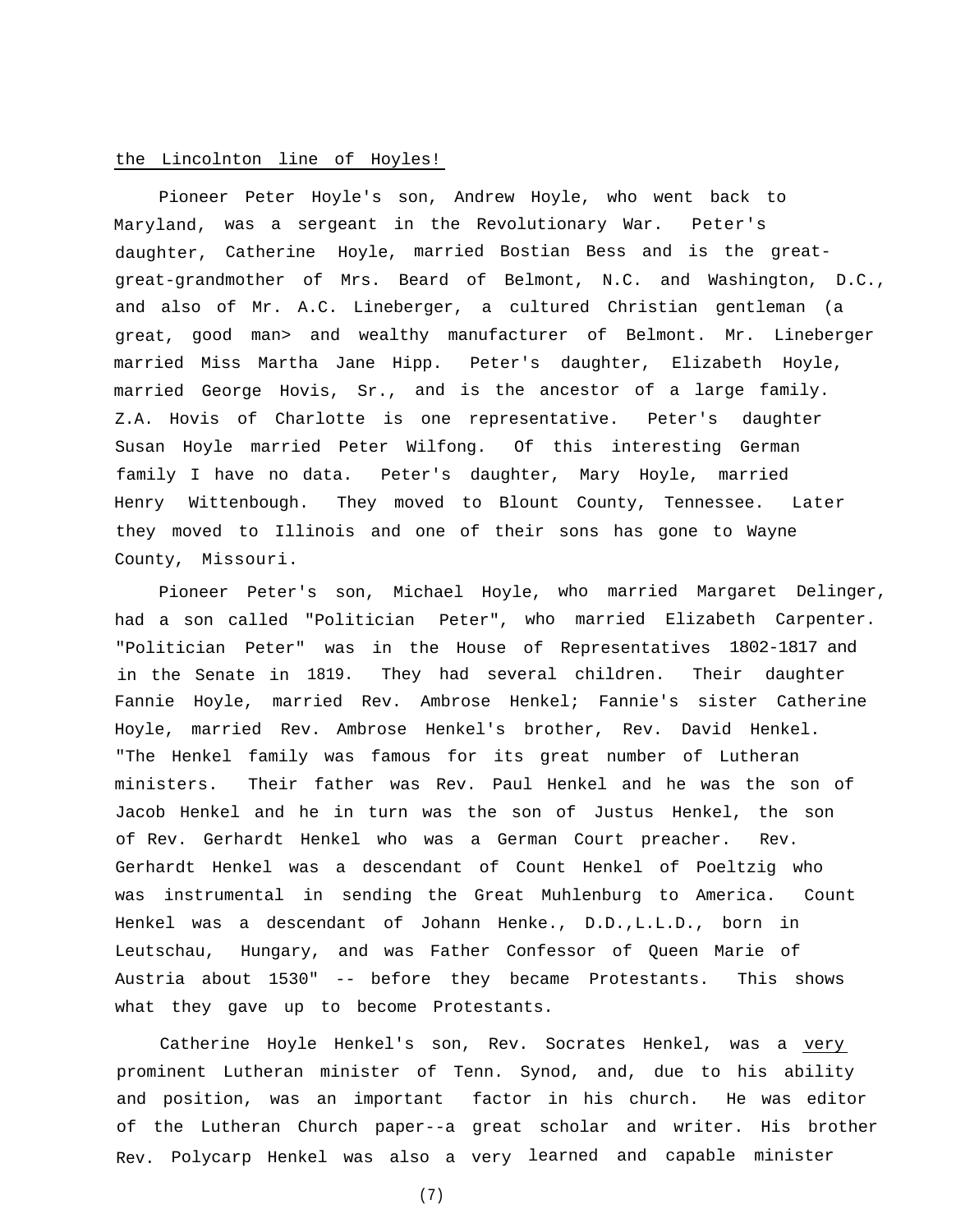and a brilliant writer.

Pioneer Peter Hoyle's son, Lieutenant John Hoyle, fought the Cherokee Indians before the Revolutionary War and thus gained his title of Lieutenant. He was a young man and always fought with Col. Hambright before and during the Revolutionary War. The consensus of opinion was, among the older generations, that Lieutenant John Hoyle was on the northern side of Kings Mountain with Colonel Hambright's men. Lieutenant John Hoyle married Margaret Costner (Kestner) the sister of Whig Thomas, Tory Peter and Whig Major Jacob. I am proud of all three. Their father was Adam Costner, the pioneer.

You college people will appreciate that the world-famous poet Goethe was madly in love with the beautiful Charlotte Buff and wrote many poems to her. I have her picture. She discarded Goethe and married Christian Costner. I have the Costner coat-of-arms to which you,also, are entitled as well as to the Hoyle coat-of-arms.

My father told me that the reason we were an outstanding sober family was due especially to Margaret Costner Hoyle's teaching. In that day everybody made whiskey, but she said repeatedly to her boys: "Every one of you needs all your mother-wit; now don't befuddle your brain with whiskey." With her it was not a moral issue, but a practical common sense one.

When I first attemped to join the D.A.R.'s my application was sent back with "Tory" written across it in red ink. Cousin Lemuel J. Hoyle, Robert, Frank, and George's father, one of the outstanding brilliantly brainy men, not only of our family but of this section of the state, and my father and Aunt Fannie got busy. They knew the younger Hoyles from Lieutenant John down were Whigs, but it was Mrs. Magnolia Shuford of Hickory who finally produced the proof which forced Sheriff Nixon of Lincolnton to change his mind; so the D.A.R. Chapter of Hickory is named for Lieutenant John Hoyle and of the forty-eight members every woman is a lineal descendant! My D.A.R. number is 177,806. Use my number and show how you are related to Rev. Jacob Hoyle or how you are kin to me.

Since you all have a copy of "Our Kin" I shall simply go down

(8)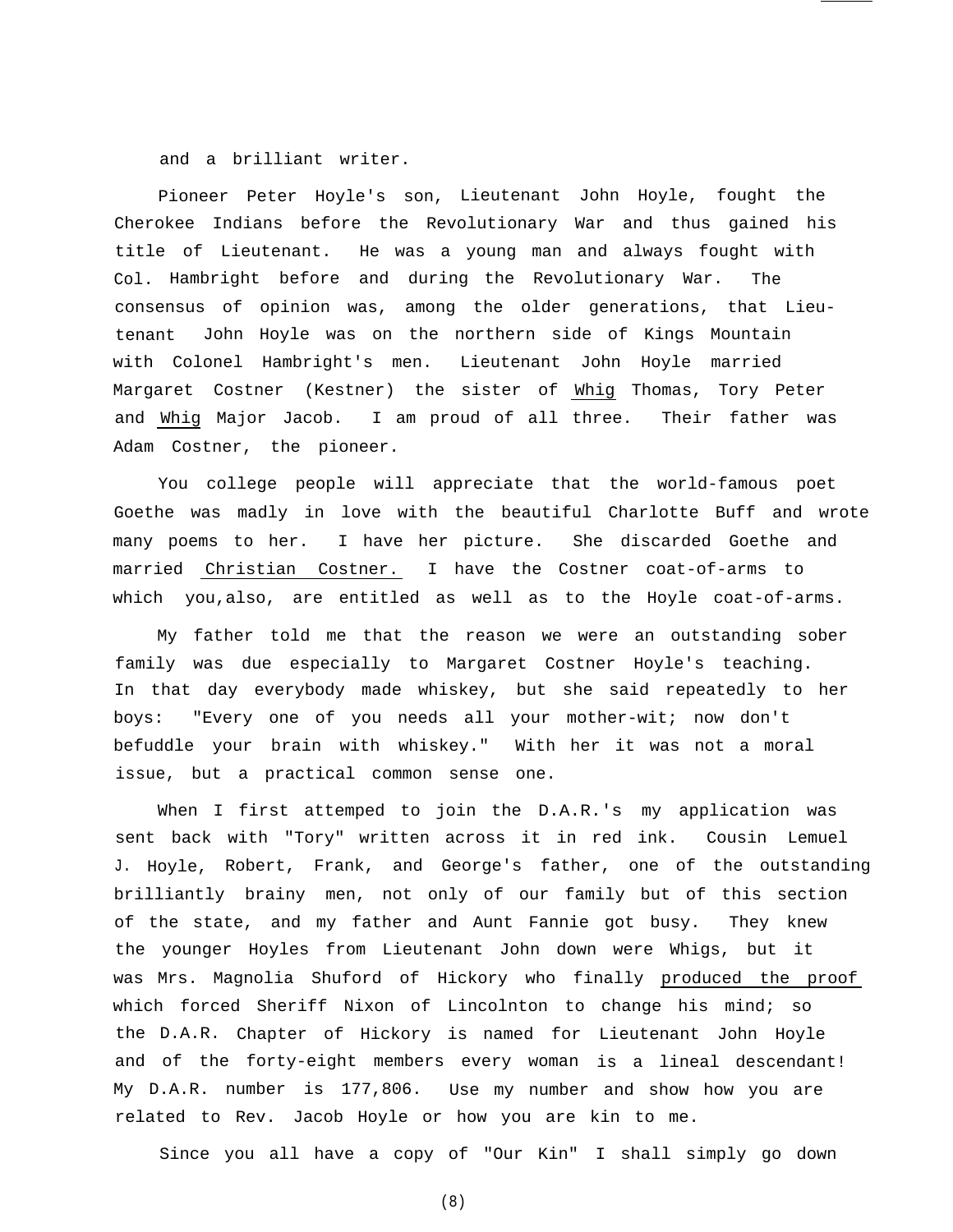our line to Noah Hoyle who represented the family here one hundred years ago in the founding of this church.

Lieutenant John Hoyle's son, Rev. Jacob Hoyle, married Catherine Summey, another German Family. Catherine Summey's mother was Katrina Weidner (Whitener in N.C. but still Weidner in Pennsylvania and New York). Katrina Weidner's father was an older brother of Prince Albert of Saxe-Coburg-Gotha, who married Queen Victoria of England. This older brother signed away his right to the duchy when he came to America the second time. This information was secured by Dr. Robert Abernathy, the founder of Rutherford College. My father saw the correspondence, which unfortunately was lost when the college was burned. After Catherine Summey Hoyle died grandfather Jacob married Elizabeth Rhodes, a descendant of Frederick Rhodes. When she found that grandfather Jacob had already willed to his childred his fourteen plantations, she was not very kind to him and insisted on his selling his slaves. Against his wishes , for the better people did not buy and sell their slaves, he sold several and she put the money away. After this had occurred several times grandfather got wise and gave to his children the following slaves: To Noah he gave Ephraim; to Aunt Rhoda he gave Riley--Elsie was the mother of these two negro men; to Aunt Susan he gave Wesley; to Uncle Reuben he gave Willis; to Uncle Humphrey he gave Sandy; to Cousin Lemuel J. he gave Silas-- Uncle Abel's part, the Wise place near Jug town. After Uncle Abel's death Aunt Nancy went to live with grandfather Jacob. She was so good to him that he idolized her and could scarcely bear for her to get out of his sight. Aunt Nancy later married Edward M. Lewis, December 27, 1848.

Rev. Jacob Hoyle was a Presbyterian till he was 50 years of age; he joined the Methodist Episcopal church in 1829, was licensed to preach, and became a local minister. His daughter, Rhoda, married Tyre Gantt. I got quite a thrill recently doing some research work on the Gantt family. I was prompted to this work principally thro' my love for Cousin Emma Gantt, who married J.B. Ivey, son of Salina R. Neal Ivey and Rev. George M. Ivey, whom North Carolina fondly calls "Uncle Ivey". The Gantts got their name from the city of Ghent in Belgium. (before the day of surnames) King Edward III of

(9)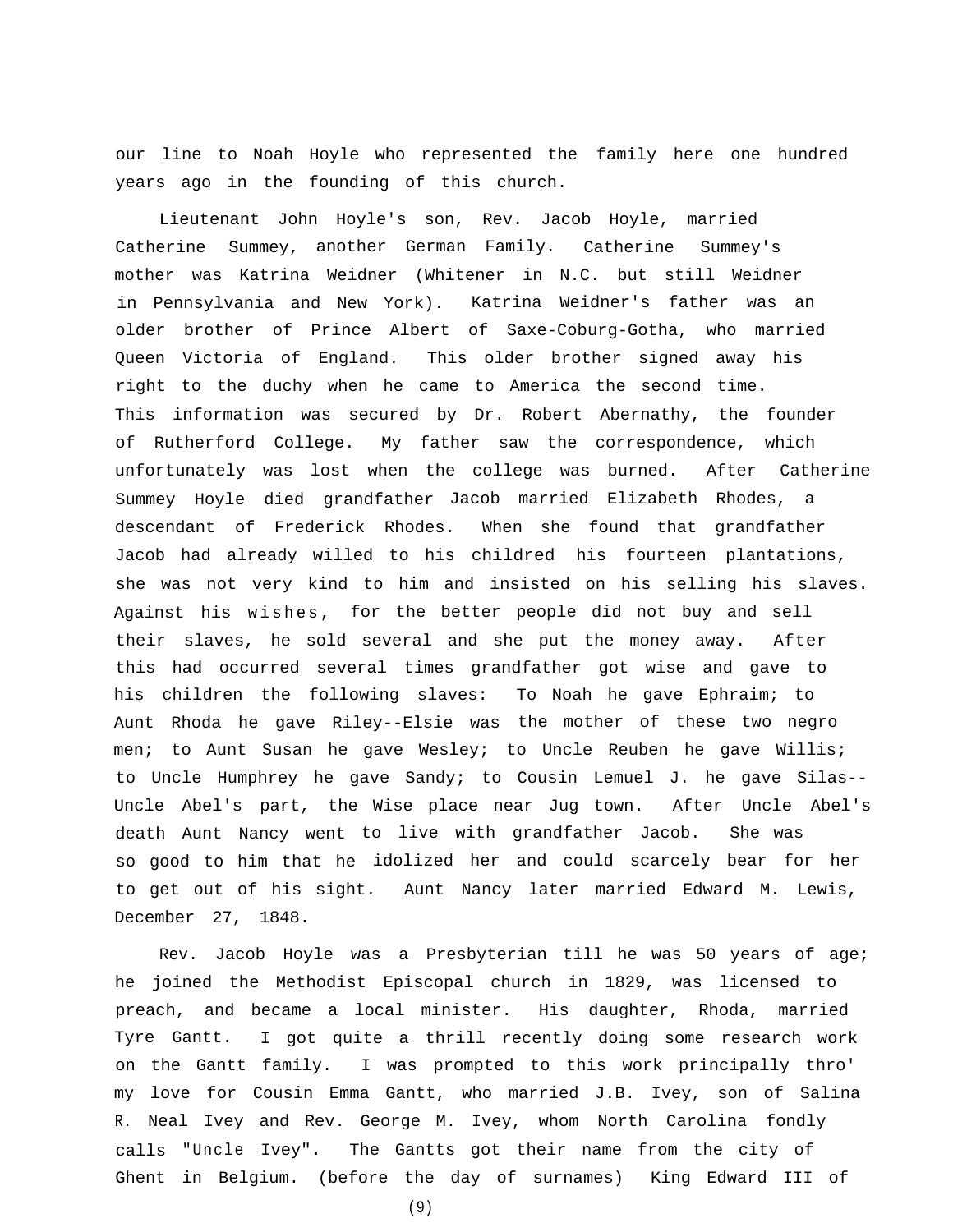England was fighting France in 1337 and took his wife Phillippa to the city of Ghent and there his third son, John of Ghent, was born. When he was carried back to England he was called John of Gaunt, Duke of Lancaster. The Gaunt family came to America much earlier than the Hoyles, but did not come south till later. The branch of the family in Pennsylvania still spells the name Gaunt. I am writing this without notes, having given my Gaunt data to George Ivey. the Gaunt coat-of arms is beautiful.

Rev. Jacob's son, Rev. Abel Hoylemarried Nancy Moorman, whose mother was Mary Pegram, a first cousin of Mr. Miles Pegram of Charlotte, N.C. Rev. Abel's son, Lemuel J., married first Emma Higgins, daughter of Henrietta Evelyn Neal, whose mother was Rebecca Moore. Lemuel J. later married Miss Ella Round whose mother was Louise McCants. Lemuel J. had two sons, Robert and Frank, by his first marriage, and one son George, and three daughters, Louise, Mary, and Kate by his second marriage.

When I was a little girl between seven and eight years old my father, Rev. Max H. Hoyle, was sent to Pleasant Grove Campground (circuit). There the older people told him a beautiful story of his Uncle Abel Hoyle who had been pastor there. Uncle Abel had been conducting a meeting and was completely worn out. He went home to rest for a few days and to get ready to preach the following Sunday. In the meantime it was noised abroad that a note infidel had announced his intention to hear Rev. Abel Hoyle the following Sabbath. On Friday Uncle Abel *was* ill, Saturday, he felt even worse, but on Sunday morning he forced himself up and was getting ready to preach. Aunt Nancy remonstrated that he was too ill to preach. His reply was, "And lose an opportunity to try to save an infidel!" He went and according to those present preached a powerful sermon; however, he was carried home ill, took a congestive chill, and died within a few days. He is buried near Pleasant Grove Campground in Union County, N.C. at Old Union Cemetery.

Rev. Jacob Hoyle's son Reuben Hoyle married Sara Whitener (Weidner), and from that line we have the late Hon. Phillip A. Hoyle of Newton. No finer man ever walked God's beautiful earth!

(10)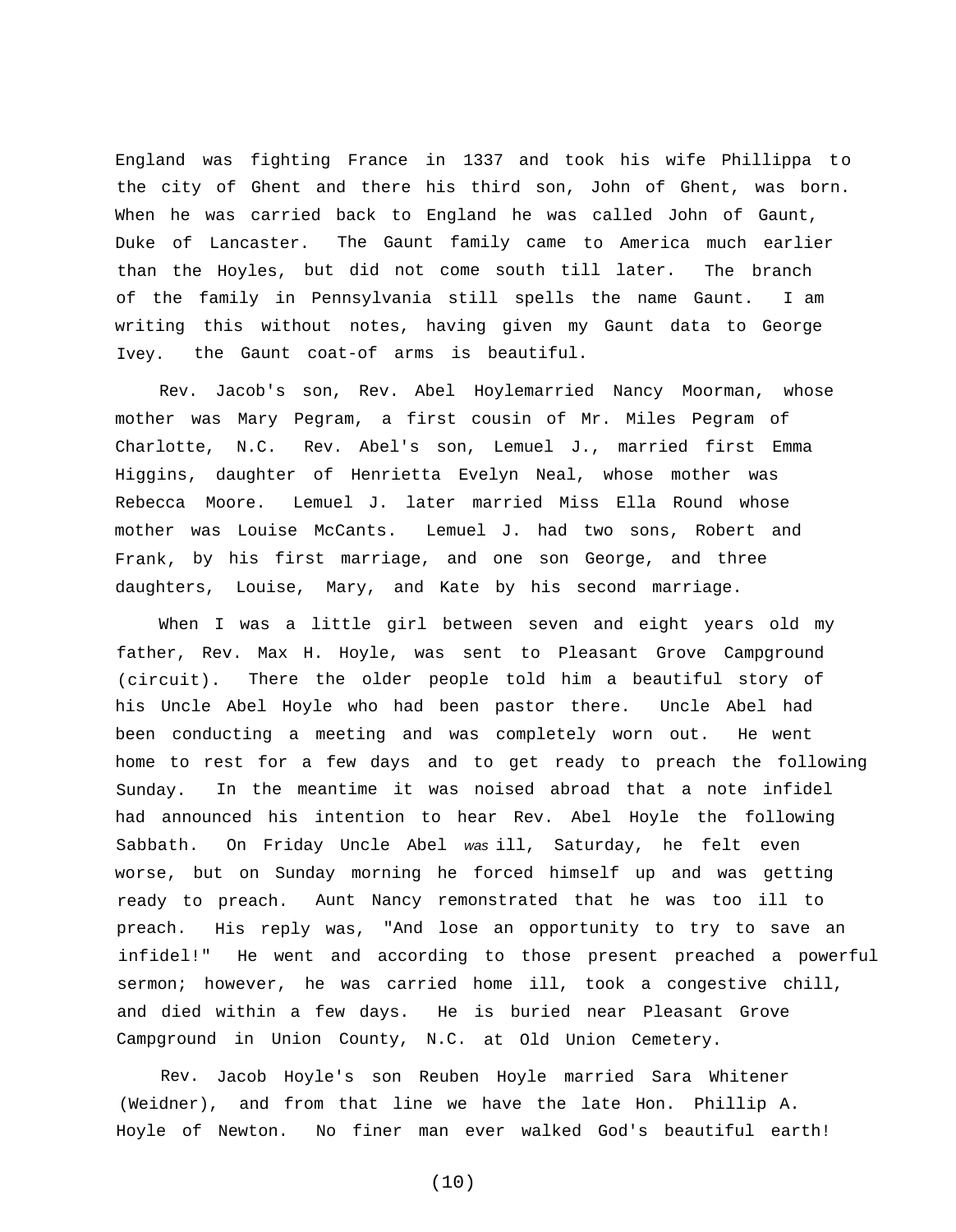Big physically, morally, financially for that day, mentally and spiritually. Like Cousin Lemuel Hoyle, who was his contemporary and his first cousin, they both represented their respective counties in the state legislature. Both held many posts of honor.

Rev. Jacob's daughter Susan Hoyle married Ephraim Shuford, another German family whose parent stem was George Schefferdt and his wife, Rhoda. By the way, I have found a Shuford coatof-arms! The Shuford family has given North Carolina many worthwhile men, among them Rev. J.H. Shuford, A,B,, Judge George A. Shuford, and Congressman Craig Shuford, Grandmother Hoyle's brother's son.

Rev. Jacob's son Humphrey Hoyle, for whom my father was named, married Elisabeth Dickson. She was descendant of Colonel Hambright's family. They had the proverbial Hoyle number of children, thirteen, with usually a "set of twins". This family is scattered over Oregon, California, and Texas.

I am taking Rev. Jacob (Uncle John R.'s own grandfather) for several reasons. I know by experience hos very difficult it is for young people to remember these personages they never saw even when they want to; and as young people they do not care--not many of them. They will care, so I am trying to make these facts easy for them.

Grandfather Jacob's eldest brother, Peter Hoyle, married Susanna Hovis, and his sister Mary Hoyle married Lewis Warlick. Some of this family of Warlick descendants are in Texas, some in New York City, Honable R.L. Ryburn of Shelby and Bruce R. Payne, President of George Peabody College for Teachers, Nashville, Tenn. Mary Hoyle War-lick's son, John Warlick, has a grandson, John Patton, who is a graduate of Harvard and a lawyer in Boston. His brother Logan Patton is a minister in Boston. Another sister, Fanny Hoyle, married Daniel Rhinehardt and moved to Georgia. (See "Our Kin" page 469).

Rev. Jacob Hoyle had two brothers who were ministers, Rev. John Hoyle and Rev. David Hoyle. These two ministers went to Tennessee;

 $(11)$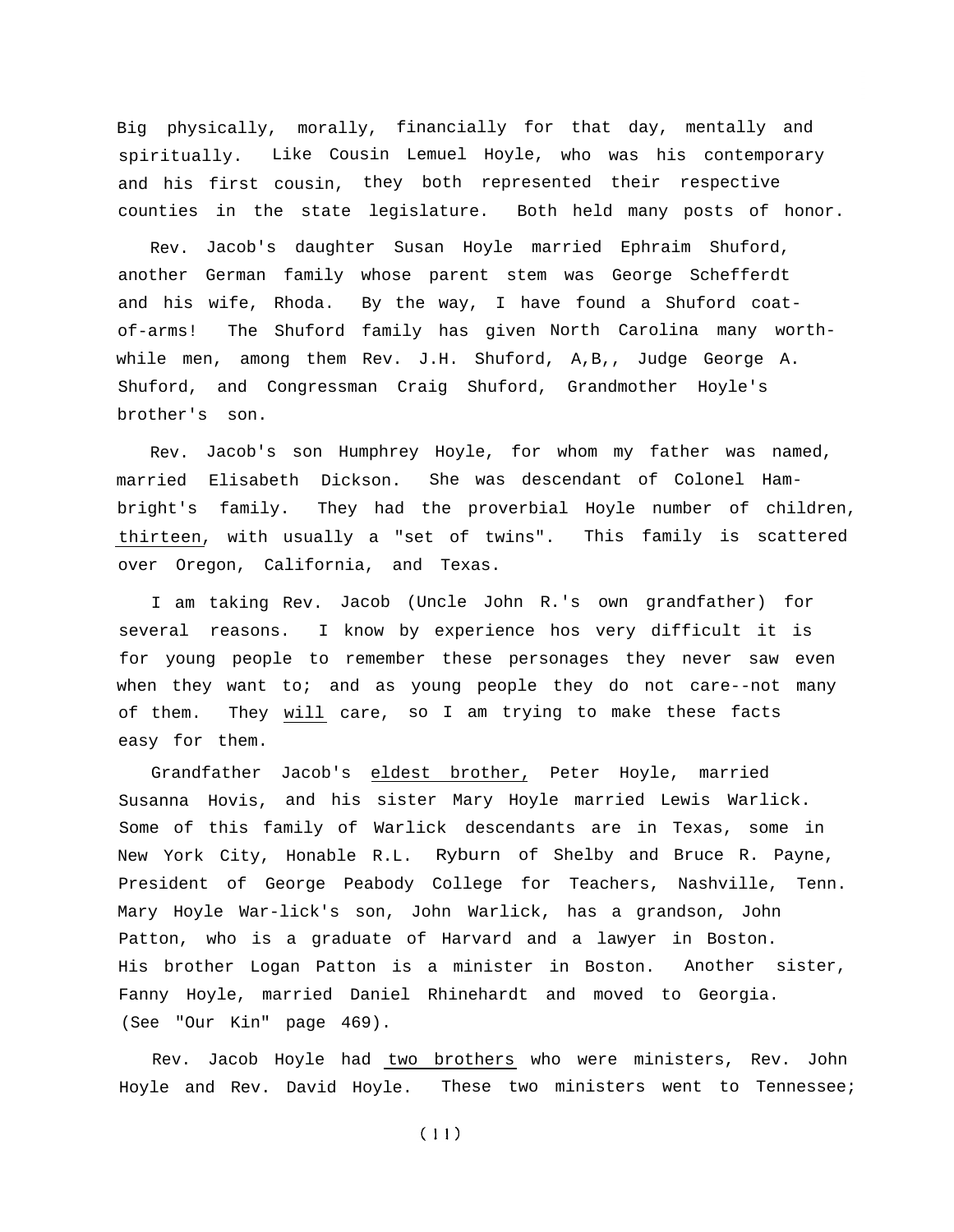Adam Hoyle, another brother went to Georgia and all three have reared wonderful families. Rev. John Hoyle married Rachel Lattimore and had a daughter Margaret who married Thomes Wells. Their daughter, Mary Wells, married Ewing W. Carlock of Los Angeles, California. Rev. John's son, Rev. Thomas Lattimore Hoyle, married Hannah Logan. They are the parents of Judge John B. Hoyle of Tennessee. His sons are lawyers, doctors, and preachers; and one of them, James B. Hoyle, now of Fort Lauderdale, Florida, was secretary to Senator Hoke Smith of Georgia. Rev. John Hoyle's son and son-in-law, Mr. Praetor, wrote up their line of Hoyles and on his deathbed gave this data to his children as a most precious legacy and said to them, "Do not get lost from our relatives in North Carolina; we must keep in touch with them. We must not get lost, for Peter Hoyle is also our 'stammvster'." (They left in 1822 and their descendants met with us in 1933.)

The Mrs. Homer T. Jones whom I introduced to you last August, at the old Peter Hoyle home, is Rev. John Hoyle's granddaughter by marriage. She took he grandfather-in-law's papers and has done much interesting work. She has a remarkable family of her own--three sons; Clifford, who is a Lieutenant-Colonel of U.S.A.; DeWitte, also a Lieut.-Col. of U.S.A.; and Thomas who is Major of First Coast Artillery, U.S.A. DeWitte Jones' son, Beverly, graduated this spring at West Point. They have donated themselves to their country flag.

Rev. David Hoyle, a remarkedably handsome man, who married Nancy Peeler had a son, Peter Hoyle, who married Nancy Carlock, one of the most prominent families in the U.S.; and Peter's sister, Elisabeth Hoyle, married James Chism Carlock. These latter are the parents of Robert Lee Carlock, a very wealthy, prominent lawyer of Fort Worth, Texas, who has traveled through Europe and went to Wiesbaden and gave me some of my information. Rev. David's son, Felix Hoyle, went to California during the Gold Rush of 1849, went on later to Santiago de Chile, South Americain 1855 and is the parent-stem of a large and very interesting family. He married into Spanish nobility and his family is both wealthy and prominent. (Since this paper was read August 24, 1933, I have heard from Felix

 $(C2)$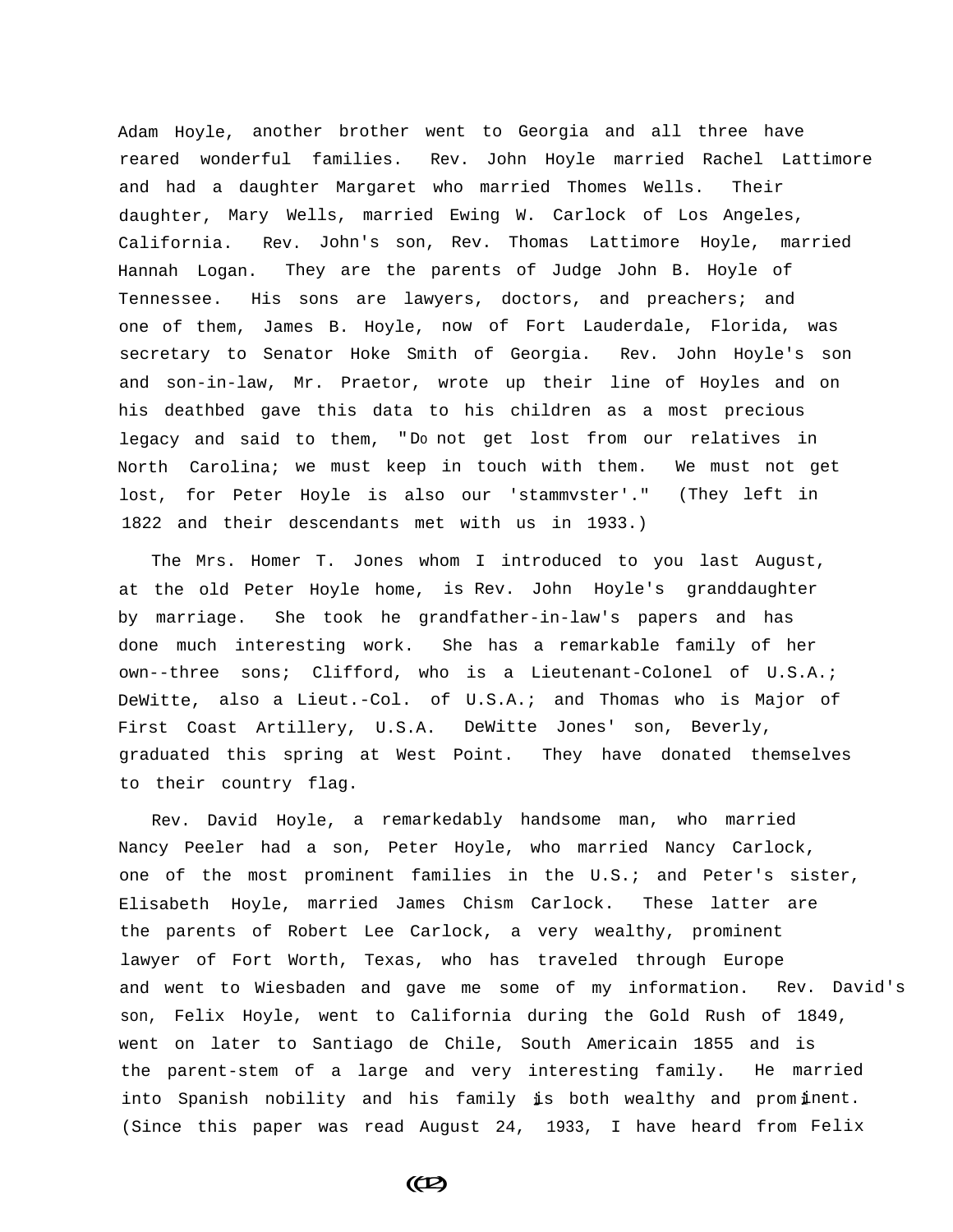Hoyl of South America and from his nephew, David Hoyl Yost.)

Adam Hoyle married Katherine Fiteand after her death, Sarah Rhyne. He was the father of George Somers Hoyle who was born in Canton, Georgia, graduated from West Point, was a Major of Cavalry and died in Atlanta in 1906. Adam Hoyle was the grandfather of Brigadier-General Eli D. Hoyle who, though he had retired, was recalled during the World War and had charge of the Post of Embarcation at Governor's Island, in New York Harbor. Brig. Gen. Eli D. Hoyle was educated by Magnolia Shuford's father, Elkanah Shuford of Hickory. He died August 1921 and is buried at the National Cemetery at Arlington. Eli Wilson Hoyle, a son of Adam and uncle of Gen. Eli D. Hoyle, was promoted on the field of battle for bravery in the Civil War at Malvern Hill and made Major. Later he was killed at the battle of Chickahominy. Adam Hoyle is the great-great grandfather of Mrs. Wilbe Wilson, 2612 Sherwood Ave., Charlotte, and of Mrs. Arthur Heuer, Queen's Road,Charlotte, both talented women.

Grandfather Jacob's brother, Andrew Hoyle, who lived near Dallas on part of the old Peter Hoyle home, married Catherine Wilfong, another German family. Uncle Andrew Hoyle, Mr. A.C. Lineberger, and R.L. Carlock are the only Hoyles that I know of who belonged the the millionaire class. Uncle Andrew Hoyle's family is not now large. Mrs. E.S. Steele, a very lovely old lady, is a most interesting representative of this line. She lives on W. Tenth St. in Charlotte and has for several years. She has three children, one daughter, Mary, who married Armand D. Myers; and two sons, Leroy Adams Steele, at Kavalla, Greece, a tobacconist with Myers-Liggett Tobacco Company, and Eli Springs Steele, Jr., at Puerto Rico, also a tobacconist.

Rev. Jacob Hoyle's sister, Margaret Hoyle, married Jacob Shuford, uncle of Grandmother Hoyle and she, Margaret, is the greatgrandmother of Mr. E.T. Cansler, Sr., attorney in Charlotte, and one of North Carolina's most brilliant lawyers. She is also the great-great-grandmother of Miss Kate Finley, Principal of Rockingham High School, and is the great grandmother of the late Gus Durham of Bellingham, Washington, who married Ola Thompson, of Shelby, the daughter of Frances Hoyle Thompson.

(13)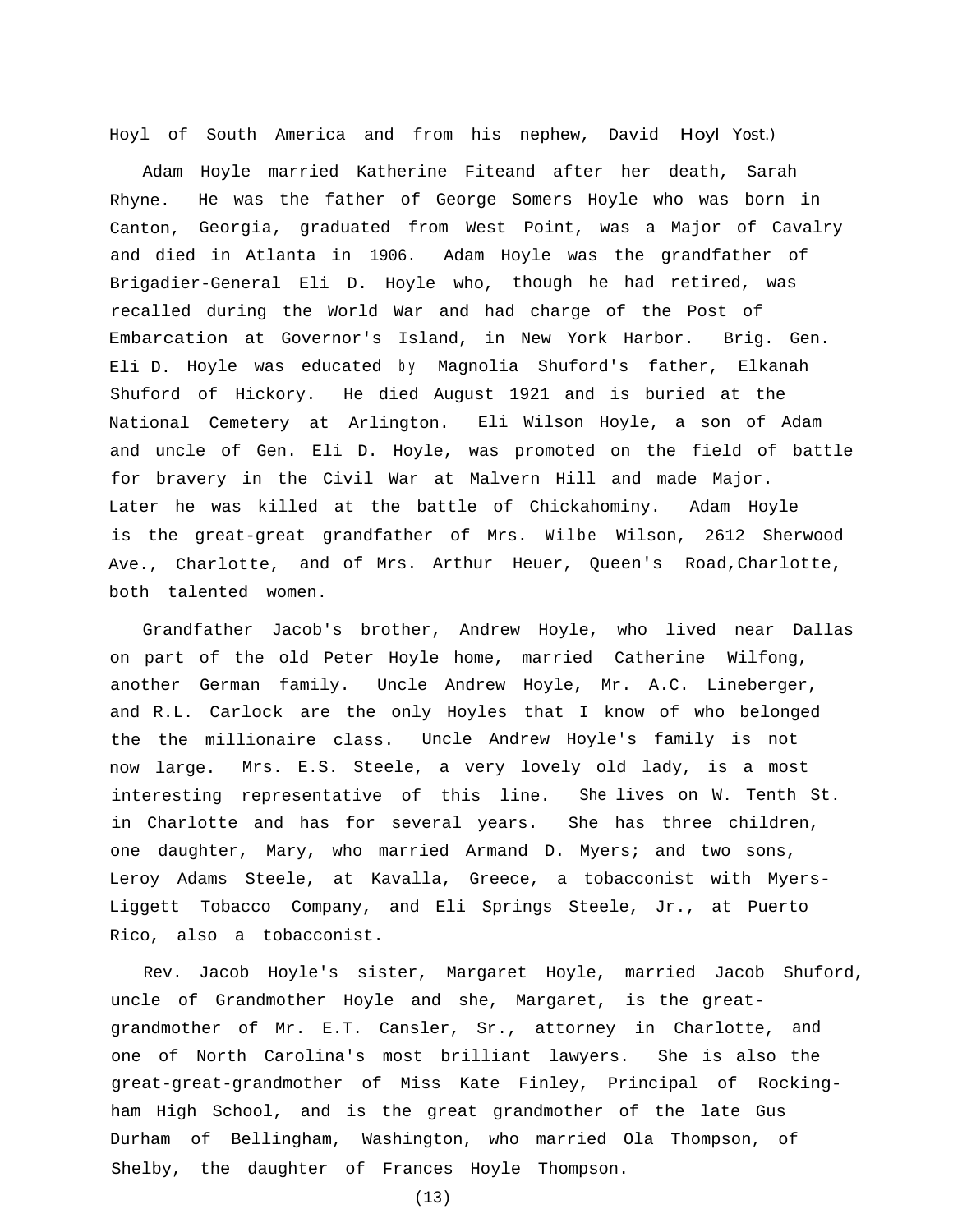Rev. Jacob's brother Solomon Hoyle, married Anne Summey, a sister of Jacob's wife, and is the great-grandfather of Dr. Rush Shull of Charlotte.

Rev. Jacob Hoyle's sister Sally Hoyle, married Barnaby Peeler, and they are the great-grandparents of Dr. E.N. Peeler of the Matheson Clinic and of J.W. Peeler of Rockwell, N.C, who is writing a history of the Peeler (von Buhler) family. Dr. Cansler and Dr. Shull are kin to the Hoyle family in two lines due to the intermarriages of these German families.

Rev. Jacob's sister Elizabeth Hoyle, married Andrew Friday (Freytag), another German family, and she is the great-grandmother of Miss Carrie McLean, attorney of Charlotte, who represented Mecklenburg County in the Legislature in 1927.

Rev. Jacob Hoyle's oldest child was Noah Hoyle, the "stammvater" of a great part of the crowd here today. Noah Hoyle married Elizabeth Shuford, whose mother was Elizabeth Ramsauer, another German family. Elizabeth Ramsauer's father was Jacob Ramsauer; and his father, Deidrich Ramsauer, is thought to have been responsible for the German families treking south. Grandmother Elizabeth Shuford Hoyle's fatner, David Shuford, represented Lincoln County in the Senate of North Carolina in 1806, 1812, 1815,1816, and 1820. (See Wheeler's N.C. History.) Grandmother's sister, Sarah Shuford, married John Rhyne and is the great-great-grandmother of Wade Montgomery of the Carolina Auto Supply Company of Charlotte.

Grandmother Hoyle's maternal grandfather, Jacob Ramsauer, was locked in his own mill at Lincolnton, N.C., and forced, by Lord Cornwallis in 1780, to grind corn and flour for the British army; and the battle of Ramsauer's Mill in the Revolutionary War was fought on grandfather Jacob Ramsauer's plantation, which, I am told, was the finest in or around Lincolnton for miles and miles. Sheriff Nixon wrote a description of his house calling it a spacious mansion. I have Jacob Ramsauer's old will which is extraordinarily quaint. He was far above the average in culture and education.

Noah Hoyle figures preeminently here today in 1933 in this Centennial as the Chairman of the board of Trustees in 1833,

(14)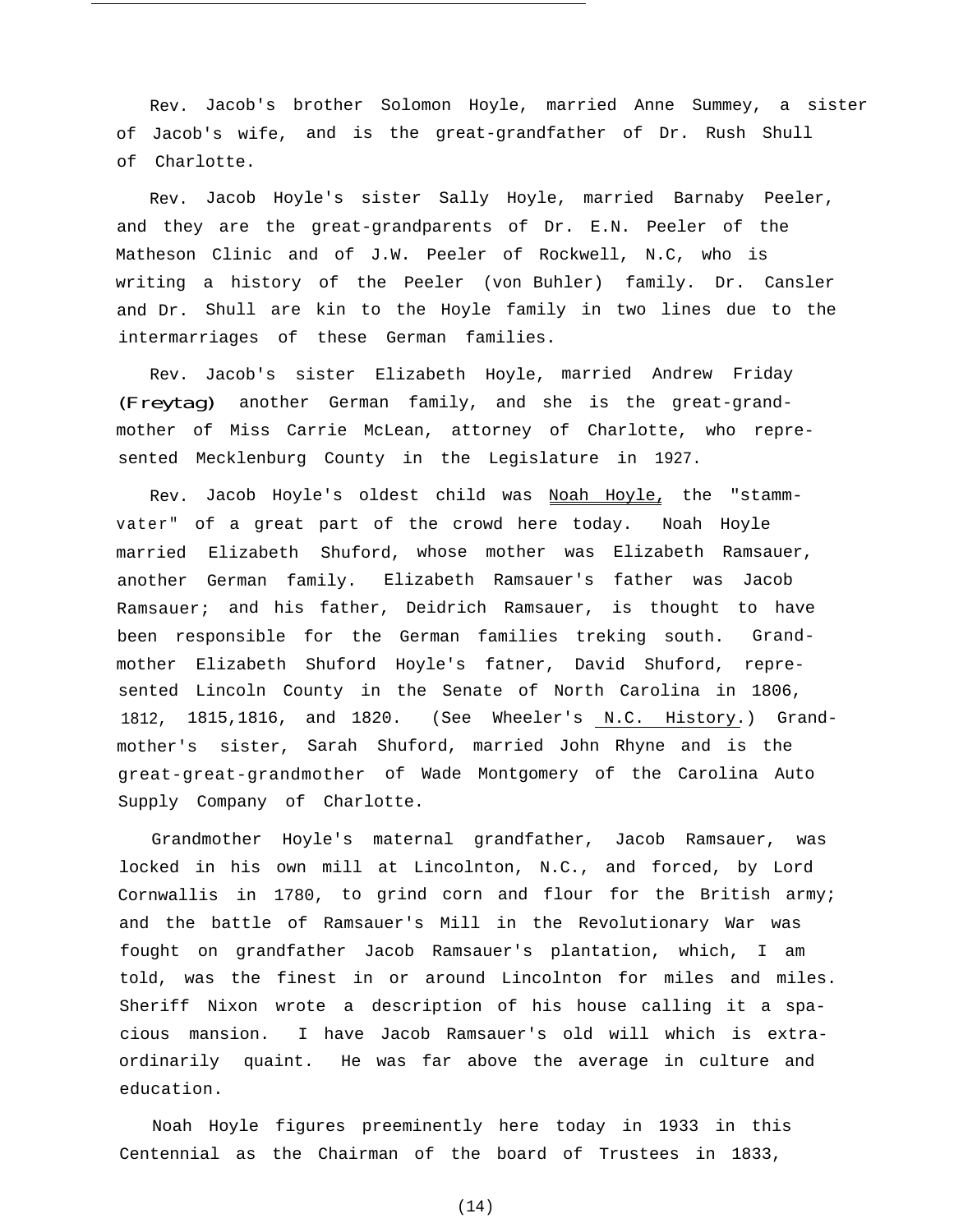tho' then only 29 years of age. The first meeting held in regard to organizing this church was well attended. Many who were not Methodists went, among them Grandfather Noah and his wife, Elizabeth Shuford Hoyle, who were of German Reformed denomination, but had no church near. The Methodist Episcopal minister invited, most cordially, any and all of other denominations, which had no church near enough to attend, to join with them here at Kadesh. Grandfather and grandmother both joined, but in the crowd neither one had seen the other. As they started home, riding along in a buggy with great high wheels, grandfather said, "Betsy, I did something to-day which. probably, I should not have done without forst talking it over with you; I joined the Methodist Church!" Grandmother replied, "I'm so glad, 'Noie', I did too!"

Grandfather helped build this church in 1833, eleven years before the Methodist Episcopal Church was divided over slavery. Grandfather was a classleader who could not only build a church, but could also conduct the services if the minister were absent. Daily he stedied his Bible (often reading in his German Bible). As helps he used Dr. Watson's Biblical Dictionary and Dr. Adam Clark's Commentaries. He knew probably as much about the Bible as the average minister of that time. He had a very fine library of worthwhile books for that day, the finest in the territory bounded by Lincolnton, Salisbury, Morgarton, and Rutherfordton.

Grandfather Noah was the first person in this community to buy matches. They were put up about 20 in a little wooden barrel about four inches long, and I think, the box cost a dollar. People walked for miles to see Mr. Hoyle "strike fire".

Grandfather Noah freed his slaves one Sabbath morning after having had prayers with them around the back steps as was his Sunday morning custom. He freed them five years before the Civil War for economical reasons--too expensive. All the older ones stayed. When the Civil War came his three oldest sons fought for "States Rights".

Grandfather Noah lacked one of having the proverbial thriteen children, but he had the twins, Aunt Frances Thompson and Aunt

(15)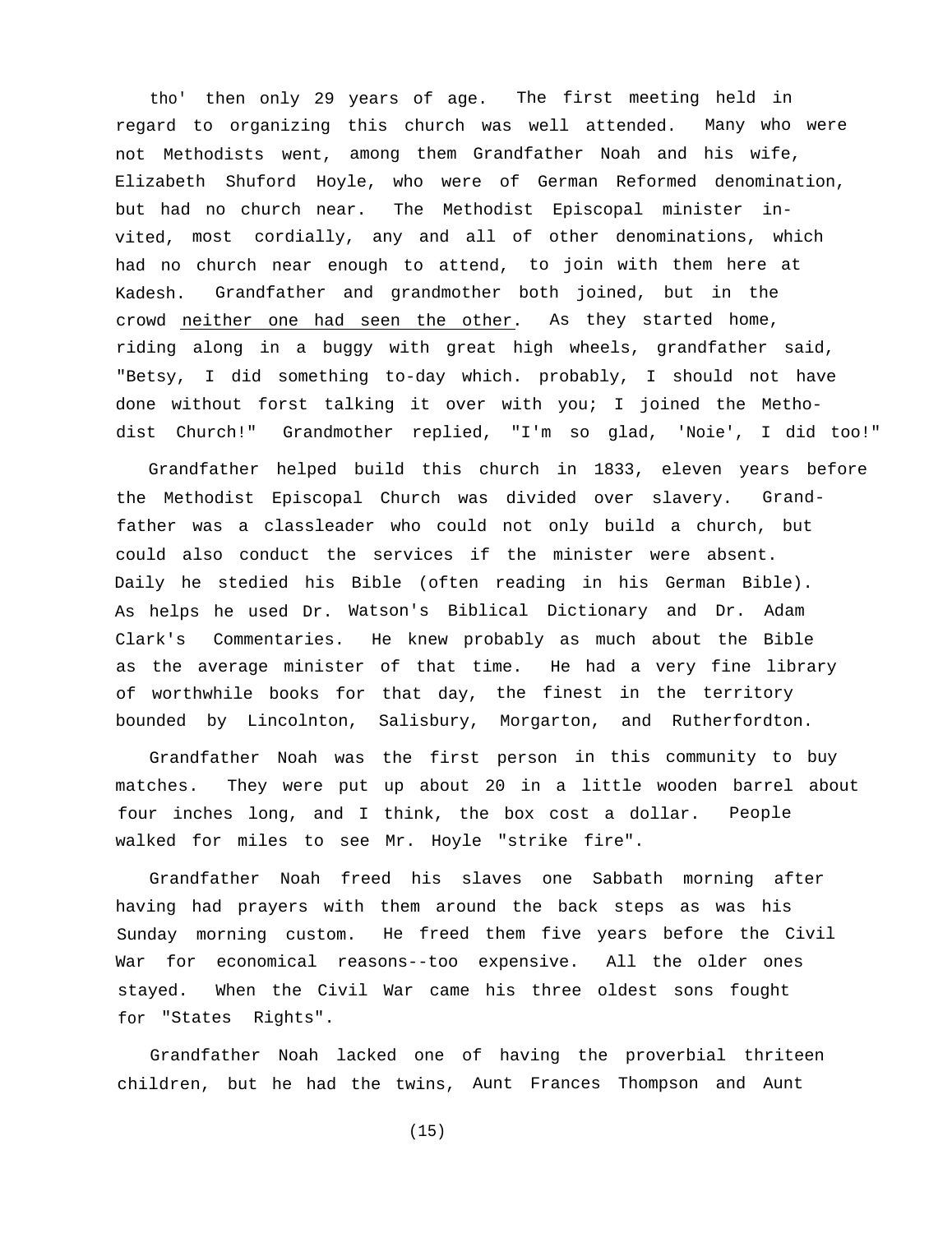Martha Porter. Both of them have recently joined him.

Grandfather Noah went to Alabama with Jacob Summey, his mother's brother, and stayed till 1829. He came back and he and grandmother Elizabeth Shuford Hoyle were married the 25th of Sept., 1829, at the bride's home by Daniel Conrad, Esq. (How many of you have made note of "who married you" so your children may know?)

Summey Hoyle, grandfather's second child, was the first person buried in this cemetery, one hundred years ago; and my father, Rev. Max H. Hoyle, Noah's sixth child, became a minister and joined the S.C. conference on Dec. 11th, 1867, at Morganton, N.C., which territory then belonged to the S.C. Conference, before the North and South Carolina Conferences were divided according to the state line. They were divided in Dec. 1870 at Morganton and my father was transferredimmediately to the North Carolina Conference. My mother, a South Carolinian, thought it an "awful comedown" to have to live in North Carolina! She has changed her mind long ago. Daddy belonged to the N.C. Conference and then to the Western N.C. Conference. Never missing an appointment tho' once he had to go sixty miles on horseback thro' a swamp miles long in Columbus County to one of his churches. He never missed a conference till that on 1907 before he passed on March 24, 1908.

Aunt Rhoda Hoyle Gantt's son, Abel Gamewell Gantt, also became a Methodist minister and was contemporary wiht my father. He, also married in S.C. --Miss Emma Browning. Rev. Sam V. Hoyle was another contemporary. Rev. Jacob A. Hoyle, a Baptist minister, also lived at this period.

Rev. Jacob had an Uncle Jacob, to whom I have referred previously in regard to the division of Pioneer Peter's estate, whose line gave to N.C. Rev. Robert M. Hoyle. He was mighty in his rugged strength. It has ofter been said that had he cared more for the little amenities of life he would have been made a bishop. He had the brain and the piety. We honor ourselves in honoring him. He has written some beautiful poetry which I trust may yet be published.

Another ourstanding Hoyle descendant not directly in our line was John B. Smith, the historian. Cousin Lemuel J. Hoyle told my

 $(15)$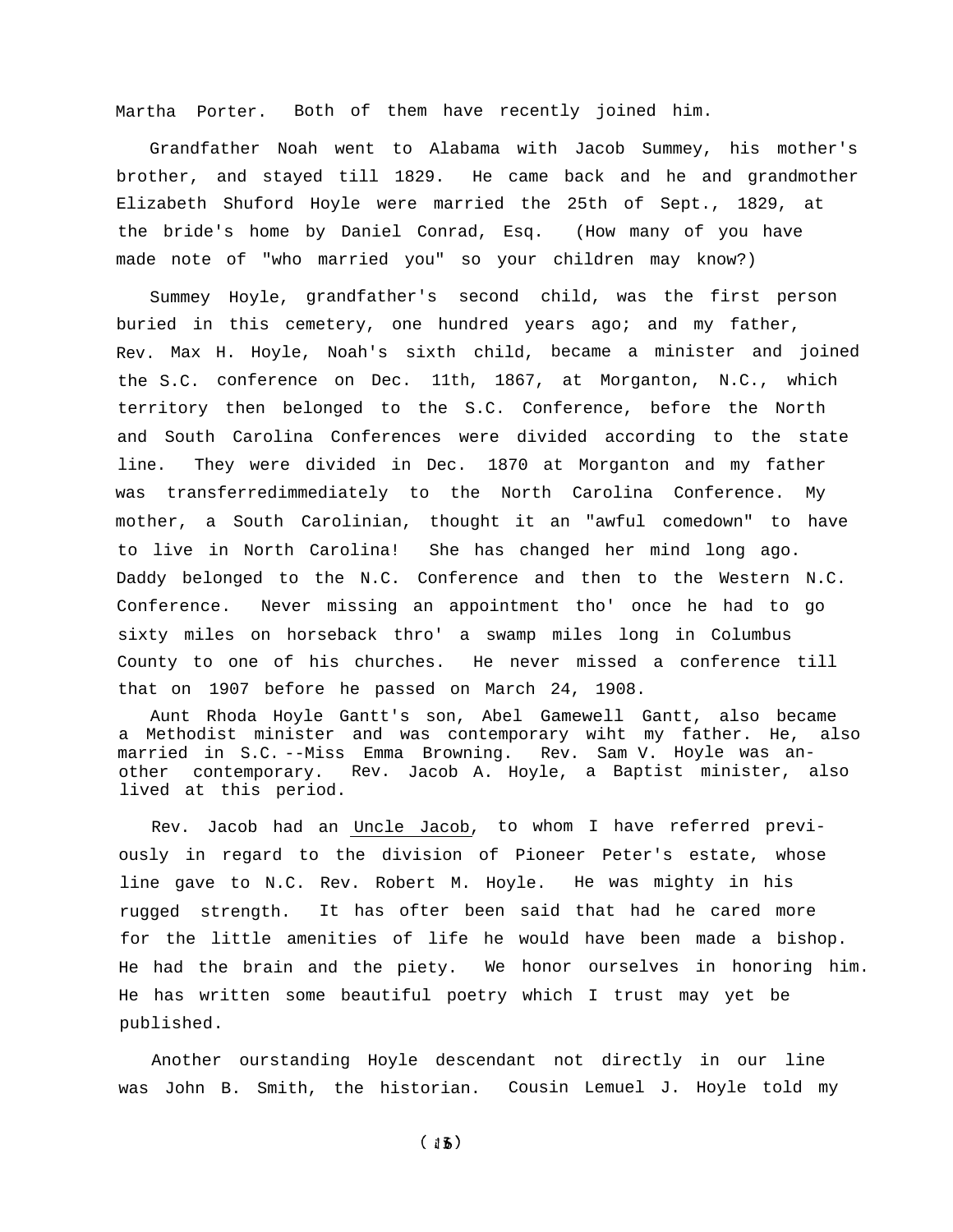father that John B. Smith, Elizabeth Hoyle Bess' great-grandson, was the most intellectual, and the best read man he had ever known.

I want to give loving tribute and grateful recognition to Aunt Frances Thompson for her outstanding genealogical work. As my father, Rev. Max H. Hoyle, traveled around over Gaston, Lincoln, and Catawba counties preaching, he carried a notebook with him, making notes all the while and collecting data of Adam Heyl, Peter Hey1 the pioneer, Lieut. John Hoyle of Revolutionary fame and of Rev. Jacob Hoyle who stell spoke very broken English. Then Aunt Frances took up the work and gave all of grandfather Noah's children, grandchildren, and great-grandchildren, with all the dates- births, marriages, and deaths! Hers was a wonderful piece of work. Mr. L.M. Hoffman, another Hoyle descendant of whom we are justly proud, never could have completed his Hoyle chapter had it not been for Aunt Fannie's help. She also helped him with other lines of Rev. Jacob's family. Aunt Fannie had a remarkable memory and had always lived here or in Shelby; outside of her family and her church, she loved her clan. She was looking forward with a great deal of pleasure to this Centennial and to this fortieth consecutive reunion of the clan. There is not a family in N.C. whose history is as full as ours nor whose family is larger-- on my book of the family I have 1100 names. If your name is not there put it there today with pencil. Later I shall write over it with ink and then erase the pencil marks.

I shall stop with Grandfather Noah and leave my father's and my generations of some future family historian, except to mention Rev. John. W. Hoyle, Sr.; Mrs. Frances Peyton Jones (Adam's line), State President of Parent-Teacher Association of Va.; the late Rev. Marvin Hoyle, Cousin Jonathan's son, a most gifted young minister who bade fair to rival his uncle Rev. R.M. Hoyle; Rev. David F. Hoyle, a minister of Paris, Miss.; the late Rev. Lee Falls; my sister, Maude Shuford Hoyle Ogburn, who with her husband, Rev. N.S. Ogburn, is doing missionary work in Kobe, Japan; Dr. Chivis Thompson of Hugo, Oklahoma; R.M. Gantt, attorney of Durham; Drs. A,M and M.A. Gantt, Houston, Texas; Ed. E. Porter, an omniverour reader of deep books and a very deep thinker; Rev. G.Croft Williams, an Episcopal clergy-

(17)